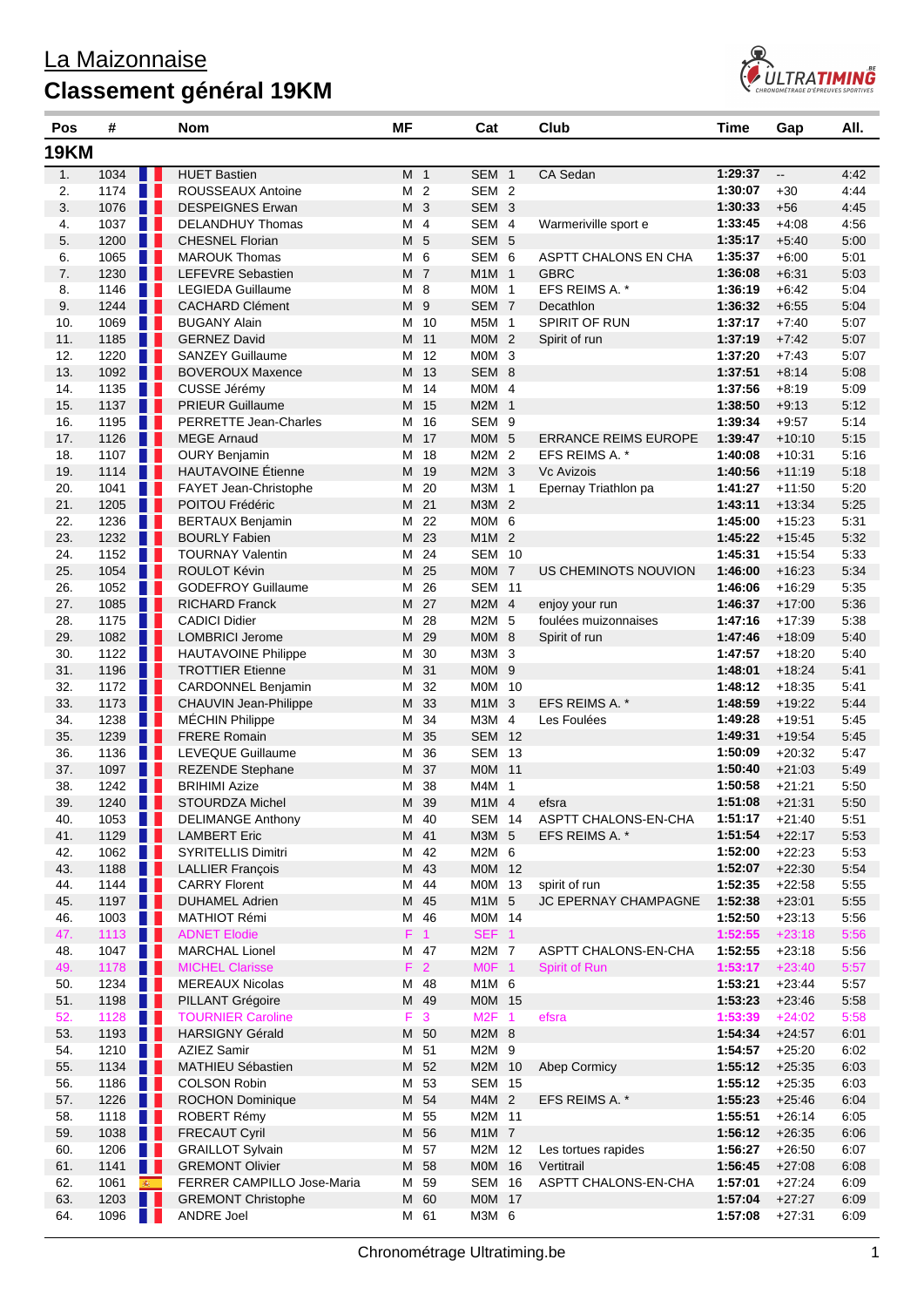

| Pos          | #            |                   | Nom                                              | <b>MF</b> |                 | Cat                    |    | Club                        | <b>Time</b>        | Gap                  | AII.         |
|--------------|--------------|-------------------|--------------------------------------------------|-----------|-----------------|------------------------|----|-----------------------------|--------------------|----------------------|--------------|
| 65.          | 1064         |                   | FISSEUX Sylvain                                  |           | M 62            | <b>MOM 18</b>          |    | Abep cormicy                | 1:57:14            | $+27:37$             | 6:10         |
| 66.          | 1132         |                   | <b>GÉRARD Fabien</b>                             |           | M 63            | M0M 19                 |    | Aucun                       | 1:57:29            | $+27:52$             | 6:10         |
| 67.          | 1031         | n H               | PREVOTEAU Alexandre                              | M         | 64              | MOM                    | 20 |                             | 1:57:54            | $+28:17$             | 6:12         |
| 68.          | 1227         | a ka              | <b>MEDINA Alexandre</b>                          |           | M 65            | M1M 8                  |    |                             | 1:57:55            | $+28:18$             | 6:12         |
| 69.          | 1105         | a ka              | <b>OPOCZYNSKI Eric</b>                           | M         | 66              | M1M 9                  |    |                             | 1:58:01            | $+28:24$             | 6:12         |
| 70.          | 1199         | <b>TELEVISION</b> | <b>COHEN Arnaud</b>                              | M         | 67              | <b>SEM 17</b>          |    |                             | 1:58:09            | $+28:32$             | 6:13         |
| 71.          | 1247         | n e               | URBANCZYK Jérôme                                 | M         | 68              | <b>SEM 18</b>          |    | Scap 18                     | 1:58:11            | $+28:34$             | 6:13         |
| 72.          | 1219         | n p               | <b>RODRIGUES Luciano</b>                         |           | M 69            | M2M 13                 |    | Enjoy your run              | 1:58:20            | $+28:43$             | 6:13         |
| 73.          | 1168         | . .               | <b>LEDOUX Cyril</b>                              |           | M 70            | M2M 14                 |    | <b>ENJOY YOUR RUN</b>       | 1:58:42            | $+29:05$             | 6:14         |
| 74.          | 1035         | n p               | <b>CLEMENT Sebastien</b>                         | м         | 71              | <b>SEM 19</b>          |    | warmeriville sport e        | 1:59:03            | $+29:26$             | 6:15         |
| 75.          | 1182         | n e               | PALLOTEAU Jean Philippe                          |           | M 72            | M2M 15                 |    |                             | 1:59:13            | $+29:36$             | 6:16         |
| 76.          | 1117         | <b>TELEVISION</b> | <b>GERARD Nicolas</b>                            |           | M 73            | M1M 10                 |    |                             | 1:59:15            | $+29.38$             | 6:16         |
| 77.          | 1002         | H H               | <b>DRAGOTTA Mike</b>                             |           | M 74            | M1M 11                 |    |                             | 2:00:23            | $+30:46$             | 6:20         |
| 78.          | 1218         | H II              | LEGOUGE Jean-Marc                                | М         | 75              | M4M 3                  |    |                             | 2:00:46            | $+31:09$             | 6:21         |
| 79.          | 1106         | H.                | <b>DAUTELLE Michael</b>                          |           | M 76            | M1M 12                 |    |                             | 2:00:56            | $+31:19$             | 6:21         |
| 80.          | 1042         | <b>TELEVISION</b> | ROUSSEAU Jean-François                           |           | M 77            | M2M 16                 |    |                             | 2:00:59            | $+31:22$             | 6:22         |
| 81.          | 1189         | n n               | <b>COURTEL Tommy</b>                             |           | M 78            | M0M 21                 |    | <b>MSP du Tardenois</b>     | 2:01:16            | $+31:39$             | 6:22         |
| 82.          | 1154         | n n               | <b>GAMBIER Laurent</b>                           |           | M 79            | M3M 7                  |    | EFS REIMS A. *              | 2:01:22            | $+31:45$             | 6:23         |
| 83.          | 1093         | H L<br>n p        | <b>CHARDIN Flavie</b><br><b>DROLIÈRE Thierry</b> |           | $F$ 4<br>M 80   | $M2F$ 2                |    | <b>ASPTT CHALONS-EN-CHA</b> | 2:01:30            | $+31:53$             | 6:23<br>6:24 |
| 84.<br>85.   | 1171<br>1170 | l I               | <b>DROLIÈRE Clément</b>                          |           | M 81            | M4M 4<br><b>SEM 20</b> |    |                             | 2:01:44<br>2:01:44 | $+32:07$<br>$+32:07$ | 6:24         |
| 86.          | 1019         | H I               | PHILIPPE Stéphane                                |           | M 82            | M4M 5                  |    | <b>ASM Reims</b>            | 2:02:39            | $+33:02$             | 6:27         |
| 87.          | 1208         | a ka              | <b>VIGNERON Jean-Baptiste</b>                    |           | M 83            | M1M 13                 |    | Verti'Trail Asso            | 2:02:41            | $+33:04$             | 6:27         |
| 88.          | 1235         | n p               | <b>RIPOLL Edouard</b>                            |           | M 84            | M1M 14                 |    |                             | 2:02:54            | $+33:17$             | 6:28         |
| 89.          | 1000         | a ka              | <b>DOUSSAINT Olivier</b>                         | M         | 85              | M3M 8                  |    | <b>CSE Transdev Reims</b>   | 2:02:59            | $+33:22$             | 6:28         |
| 90.          | 1070         | <b>TELEVISION</b> | JAFFRES Stéphane                                 |           | M 86            | M3M 9                  |    |                             | 2:03:14            | $+33:37$             | 6:29         |
| 91.          | 1044         | H                 | <b>POITRINE Aude</b>                             | F         | $5\phantom{.0}$ | M2F <sub>3</sub>       |    | Enjoy your run              | 2:03:20            | $+33:43$             | 6:29         |
| 92.          | 1217         | n p               | <b>SCHNELL Emmanuel</b>                          | Μ         | 87              | M1M 15                 |    | Enjoy your Run              | 2:03:20            | $+33:43$             | 6:29         |
| 93.          | 1222         | n a s             | MARQUET Benjamin                                 | M         | - 88            | M0M 22                 |    |                             | 2:03:21            | $+33.44$             | 6:29         |
| 94.          | 1102         | n p               | <b>GESBERT Anthony</b>                           | М         | 89              | M2M 17                 |    | TEAM TRAIL CHALONS E        | 2:03:47            | $+34:10$             | 6:30         |
| 95.          | 1201         | W                 | <b>GOMBAULT Nicolas</b>                          |           | M 90            | M2M 18                 |    | EFS REIMS A. *              | 2:03:53            | $+34:16$             | 6:31         |
| 96.          | 1103         | H I               | <b>MONTIEL Gael</b>                              | м         | 91              | M3M 10                 |    | Warmeriville sport e        | 2:04:34            | $+34:57$             | 6:33         |
| 97.          | 1139         | H L               | <b>BARTHELEMY Laurent</b>                        |           | M 92            | M3M 11                 |    |                             | 2:04:38            | $+35:01$             | 6:33         |
| 98.          | 1015         | <b>TELEVISION</b> | <b>LAMOTHE Marie</b>                             | F.        | 6               | M4F 1                  |    | asm reims                   | 2:04:53            | $+35:16$             | 6:34         |
| 99.          | 1109         | n a s             | <b>COUSSON Edouard</b>                           |           | M 93            | <b>SEM 21</b>          |    |                             | 2:04:55            | $+35:18$             | 6:34         |
| 100.         | 1147         | <b>TELEVISION</b> | KHAZNADJI Cédric                                 |           | M 94            | M3M 12                 |    | EFS REIMS A. *              | 2:05:00            | $+35:23$             | 6:34         |
| 101.         | 1079         | n e               | <b>DROTHIERE David</b>                           |           | M 95            | M3M 13                 |    |                             | 2:05:02            | $+35:25$             | 6:34         |
| 102.         | 1014         | n a               | PORET Christophe                                 |           | M 96            | M1M 16                 |    | <b>RHC Reims</b>            | 2:05:28            | $+35:51$             | 6:36         |
| 103.         | 1043         |                   | PETITOT Kévin                                    | M         | 97              | M0M 23                 |    | <b>EFSRA</b>                | 2:06:20            | $+36.43$             | 6:38         |
| 104.         | 1004         | n a               | <b>MAISSIN Pauline</b>                           | F.        | $\overline{7}$  | MOF <sub>2</sub>       |    | <b>Spirit of Run</b>        | 2:06:52            | $+37:15$             | 6:40         |
| 105.         | 1121         | H I               | LOUVIEAUX Vincent                                |           | M 98            | M0M 24                 |    | Warmeriville sport e        | 2:07:02            | $+37:25$             | 6:41         |
| 106.         | 1011         | n a s             | <b>JACQUET Laurent</b>                           |           | M 99            | M3M 14                 |    |                             | 2:07:13            | $+37:36$             | 6:41         |
| 107.         | 1161         |                   | <b>HELIN Clarisse</b>                            |           | F 8             | SEF <sub>2</sub>       |    |                             | 2:07:21            | $+37:44$             | 6:42         |
| 108.         | 1073         | n a               | MONNERAT Matthieu                                |           | M 100           | M0M 25                 |    |                             | 2:07:27            | $+37:50$             | 6:42         |
| 109.         | 1025         | H H               | <b>BRIN Blandine</b>                             |           | $F \ 9$         | M3F 1                  |    | <b>ABEP/Boehringer Inge</b> | 2:07:40            | $+38:03$             | 6:43         |
| 110.         | 1213         | <b>TELEVISION</b> | <b>ROBERT Vincent</b>                            |           | M 101           | M3M 15                 |    |                             | 2:07:42            | $+38:05$             | 6:43         |
| 111.         | 1190         | n a s             | <b>CHRISTEL Davy</b>                             |           | M 102           | M2M 19                 |    |                             | 2:07:42            | $+38:05$             | 6:43         |
| 112.         | 1046         | n p               | <b>CHARLIER Allison</b>                          |           | $F$ 10          | MOF <sub>3</sub>       |    | <b>CA Sedan</b>             | 2:07:55            | $+38:18$             | 6:43         |
| 113.         | 1241         | H H               | LORENZ Jérôme                                    |           | M 103           | M1M 17                 |    |                             | 2:07:55<br>2:08:17 | $+38:18$             | 6:43         |
| 114.<br>115. | 1214         | <b>TELEVISION</b> | <b>BASTIEN John</b><br>VANDENBROUCKE Sebastien   |           | M 104           | M2M 20<br>M1M 18       |    |                             | 2:08:51            | $+38:40$<br>$+39:14$ | 6:45<br>6:46 |
| 116.         | 1104<br>1181 |                   | <b>GUILLAUME Alex</b>                            |           | M 105<br>M 106  | <b>SEM 22</b>          |    |                             | 2:09:13            | $+39:36$             | 6:48         |
| 117.         | 1179         |                   | <b>FRAISY Paul</b>                               |           | M 107           | <b>SEM 23</b>          |    |                             | 2:09:24            | $+39.47$             | 6:48         |
| 118.         | 1119         | n n               | <b>BONETTI Cyrielle</b>                          |           | $F = 11$        | SEF <sub>3</sub>       |    |                             | 2:09:35            | $+39:58$             | 6:49         |
| 119.         | 1001         | n L               | DE VREESE Loic                                   |           | M 108           | M2M 21                 |    |                             | 2:09:41            | $+40:04$             | 6:49         |
| 120.         | 1187         | n a               | <b>BOUCHEZ Amélie</b>                            |           | $F$ 12          | M1F 1                  |    |                             | 2:10:05            | $+40:28$             | 6:50         |
| 121.         | 1108         | W                 | <b>LEBON Laurence</b>                            |           | F 13            | M3F 2                  |    | spirit of run               | 2:10:29            | $+40:52$             | 6:52         |
| 122.         | 1033         | <b>TELEVISION</b> | <b>SACREZ Matthieu</b>                           |           | M 109           | M1M 19                 |    |                             | 2:10:57            | $+41:20$             | 6:53         |
| 123.         | 1215         | H                 | PEUDPIECE Loic                                   |           | M 110           | M1M 20                 |    | WSE Warmeriville spo        | 2:11:12            | $+41:35$             | 6:54         |
| 124.         | 1127         | n n               | <b>OLIVEIRA Coline</b>                           |           | $F$ 14          | SEF 4                  |    | <b>ERRANCE REIMS EUROPE</b> | 2:11:12            | $+41:35$             | 6:54         |
| 125.         | 1212         | H                 | <b>DRUBIGNY Isabelle</b>                         |           | $F$ 15          | MOF 4                  |    |                             | 2:11:13            | $+41:36$             | 6:54         |
| 126.         | 1123         | <b>TELEVISION</b> | <b>FERNANDEZ Emeric</b>                          |           | M 111           | <b>SEM 24</b>          |    |                             | 2:11:16            | $+41:39$             | 6:54         |
| 127.         | 1229         | a ka              | <b>POTIN Antoine</b>                             |           | M 112           | <b>SEM 25</b>          |    |                             | 2:11:16            | $+41:39$             | 6:54         |
| 128.         | 1083         | n a               | <b>MONTI Romain</b>                              |           | M 113           | M0M 26                 |    | <b>ABEP CORMICY</b>         | 2:11:43            | $+42:06$             | 6:55         |
| 129.         | 1162         | n a s             | <b>BALDUREAUX Bastien</b>                        |           | M 114           | <b>SEM 26</b>          |    | <b>Remes Crossfit</b>       | 2:11:56            | $+42:19$             | 6:56         |
| 130.         | 1166         |                   | DE BRITO José Luis                               |           | M 115           | M3M 16                 |    | EFS REIMS A. *              | 2:11:58            | $+42:21$             | 6:56         |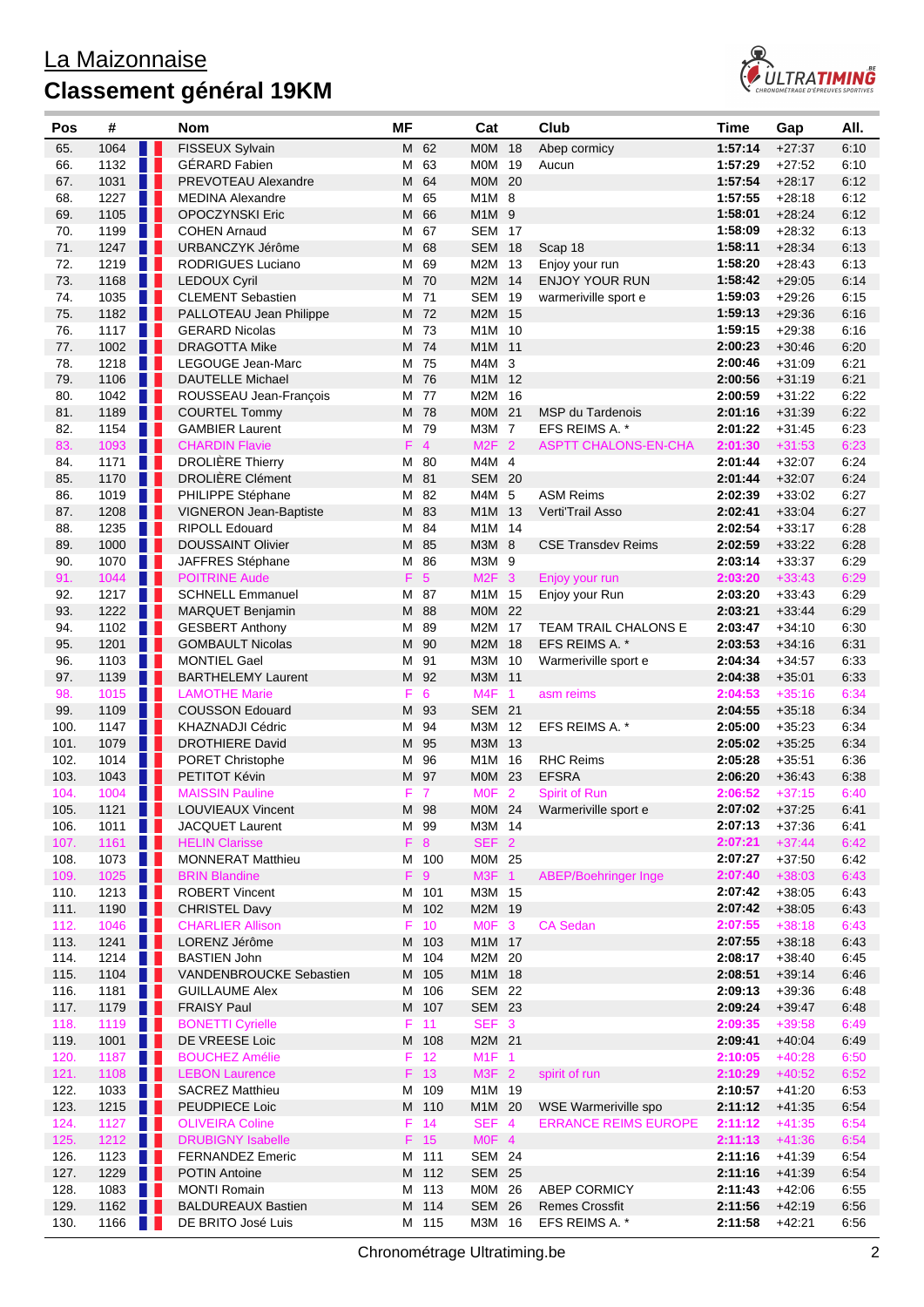

| Pos          | #                   | Nom                                                          | <b>MF</b> |               | Cat                        | Club                        | <b>Time</b>        | Gap                  | AII.         |
|--------------|---------------------|--------------------------------------------------------------|-----------|---------------|----------------------------|-----------------------------|--------------------|----------------------|--------------|
| 131.         | 1027                | <b>MACHERET Jean Claude</b><br>a ka                          |           | M 116         | M5M 2                      |                             | 2:12:17            | $+42:40$             | 6:57         |
| 132.         | 1067                | n II<br><b>COCHEME Stephane</b>                              | м         | 117           | M1M 21                     |                             | 2:12:31            | $+42:54$             | 6:58         |
| 133.         | 1045                | <b>HUBERT Philippe</b>                                       | М         | 118           | M4M 6                      | errance reims europe        | 2:12:59            | $+43:22$             | 6:59         |
| 134.         | 1005                | PRÉVOT Marc<br>n L                                           | M         | 119           | M1M 22                     |                             | 2:13:03            | $+43:26$             | 7:00         |
| 135.         | 1016                | <b>PHULPIN Elodie</b><br>n e s                               |           | F 16          | $M1F$ 2                    | <b>Trail Aventures</b>      | 2:13:17            | $+43:40$             | 7:00         |
| 136.         | 1020                | H II<br><b>AUDINOT Sandrine</b>                              | F.        | 17            | M2F 4                      | Spirit of Run               | 2:13:17            | $+43:40$             | 7:00         |
| 137.         | 1120                | a ka<br><b>MAGIS Joy</b>                                     |           | F 18          | MOF <sub>5</sub>           |                             | 2:13:21            | $+43:44$             | 7:01         |
| 138.         | 1216                | n L<br><b>PEUDPIECE Sarah</b>                                |           | F 19          | $M1F$ 3                    | <b>WSE Warmeriville spo</b> | 2:13:22            | $+43:45$             | 7:01         |
| 139.         | 1010                | H H<br><b>SCHEINER Jean Patrick</b>                          | M         | 120           | <b>MOM 27</b>              | <b>WSE</b>                  | 2:13:22            | $+43.45$             | 7:01         |
| 140.         | 1211                | H I<br><b>DRUBIGNY Pierre</b>                                | м         | 121           | M0M 28                     |                             | 2:14:00            | $+44.23$             | 7:03         |
| 141.         | 1029                | H<br><b>NICE Mandy</b>                                       |           | $F$ 20        | MOF <sub>6</sub>           |                             | 2:14:03            | $+44:26$             | 7:03         |
| 142.         | 1221                | n p<br><b>MAILLART Carole</b>                                |           | $F$ 21        | M <sub>2</sub> F 5         | <b>DAC REIMS*</b>           | 2:14:10            | $+44:33$             | 7:03         |
| 143.         | 1149                | H.<br><b>GUISLAIN Allison</b>                                |           | F 22          | SEF 5                      |                             | 2:14:18            | $+44:41$             | 7:04         |
| 144.         | 1140                | <b>GOMY Ludovic</b>                                          |           | M 122         | M3M 17                     | Enjoy your run              | 2:15:05            | $+45.28$             | 7:06         |
| 145.         | 1051                | H.<br>VACHER Jean-Philippe                                   |           | M 123         | M3M 18                     |                             | 2:15:11            | $+45.34$             | 7:06         |
| 146.         | 1101                | n I<br><b>MAZINGANT Noemie</b>                               | F.        | 23            | SEF 6                      | <b>Verti'Trail</b>          | 2:15:27            | $+45:50$             | 7:07         |
| 147.         | 1246                | <b>TELEVISION</b><br><b>MACQUET Benoit</b>                   |           | M 124         | M2M 22                     | <b>ERRANCE REIMS EUROPE</b> | 2:15:44            | $+46:07$             | 7:08         |
| 148.         | 1066                | <b>TELEVISION</b><br><b>FISSEUX Mickael</b>                  |           | M 125         | M1M 23<br><b>SEM 27</b>    |                             | 2:15:49            | $+46:12$             | 7:08         |
| 149.         | 1228                | W<br><b>COLLET Maxime</b><br>n I                             | M         | 126<br>127    | M6M 1                      |                             | 2:16:19            | $+46.42$             | 7:10<br>7:11 |
| 150.<br>151. | 1048<br>1176        | <b>CAILLET Lionel</b><br><b>PATIGNY Sebastien</b><br>H.<br>г | м<br>м    | 128           | M1M 24                     | spirit of run               | 2:16:34<br>2:17:03 | $+46:57$<br>$+47:26$ | 7:12         |
| 152.         | 1115                | <b>TELESCO</b><br><b>BOYER Frederic</b>                      | M         | 129           | M3M 19                     |                             | 2:17:12            | $+47:35$             | 7:13         |
| 153.         | 1006                | . .<br><b>ERRERO</b> Fabien                                  |           | M 130         | M2M 23                     | <b>SPIRIT OF RUN</b>        | 2:18:11            | $+48:34$             | 7:16         |
| 154.         | 1009                | n p<br><b>ROCHELLE Aurélie</b>                               | F         | 24            | $M1F$ 4                    | <b>FRONT RUNNERS DE PAR</b> | 2:18:15            | $+48:38$             | 7:16         |
| 155.         | 1049                | a a s<br><b>DANNEQUIN Olivier</b>                            |           | M 131         | M3M 20                     | <b>JOGINREIMS</b>           | 2:18:40            | $+49:03$             | 7:17         |
| 156.         | 1130                | H I<br><b>RENAUT Anthony</b>                                 | M         | 132           | M1M 25                     |                             | 2:19:30            | $+49.53$             | 7:20         |
| 157.         | 1018                | FOURRÉ Baptiste<br>Ш                                         | M         | 133           | M1M 26                     |                             | 2:19:31            | $+49.54$             | 7:20         |
| 158.         | 1151                | <b>TELEVISION</b><br><b>DRUBIGNY Tony</b>                    | M         | 134           | M1M 27                     |                             | 2:19:39            | $+50:02$             | 7:20         |
| 159.         | 1089                | n n<br><b>GANTET Aurélie</b>                                 |           | $F$ 25        | M <sub>1</sub> F 5         |                             | 2:19:53            | $+50:16$             | 7:21         |
| 160.         | 1088                | PIERLOT Alexandre<br>n II                                    | м         | 135           | M2M 24                     | <b>SPIRIT OF RUN</b>        | 2:19:53            | $+50:16$             | 7:21         |
| 161.         | 1021                | H H<br><b>CHOPIN Clement</b>                                 |           | M 136         | <b>SEM 28</b>              |                             | 2:20:37            | $+51:00$             | 7:24         |
| 162.         | 1060                | <b>TELEVISION</b><br><b>TOUTAIN Lucie</b>                    | F         | 26            | SEF 7                      |                             | 2:20:37            | $+51:00$             | 7:24         |
| 163.         | 1111                | H T<br><b>ELKALKHI Hakim</b>                                 |           | M 137         | M1M 28                     |                             | 2:20:40            | $+51:03$             | 7:24         |
| 164.         | 1192                | n a<br><b>SAISDUBREIL Anne-Sophie</b>                        |           | F 27          | M <sub>1</sub> F 6         |                             | 2:20:42            | $+51:05$             | 7:24         |
| 165.         | 1110                | W<br><b>AMIMI Caroline</b>                                   |           | F 28          | M1F 7                      |                             | 2:20:50            | $+51:13$             | 7:24         |
| 166.         | 1112                | H I<br><b>COEUGNIET Julie</b>                                |           | F 29          | MOF 7                      |                             | 2:21:12            | $+51:35$             | 7:25         |
| 167.         | 1084                | H.<br><b>RICHARD Anouck</b>                                  |           | F 30          | $M2F$ 6                    | enjoy your run              | 2:21:16            | $+51:39$             | 7:26         |
| 168.         | 1138                | n t<br><b>BOUCHÉ Tiphaine</b>                                |           | F 31          | <b>M2F 7</b>               | Enjoy your run              | 2:21:17            | $+51:40$             | 7:26         |
| 169.         | 1133                | n a s<br><b>HOUB Floriane</b>                                |           | F 32          | M <sub>1</sub> F 8         | Enjoy your run              | 2:21:17            | $+51:40$             | 7:26         |
| 170.         | 1059                | <b>TERR</b><br><b>PANNIER Stéphanie</b>                      |           | F 33          | $M1F$ 9                    | <b>Enjoy Your Run</b>       | 2:21:17            | $+51:40$             | 7:26         |
| 171.         | 1150 $\blacksquare$ | <b>DUVA Dominique</b>                                        |           | M 138         | M3M 21                     |                             | 2:21:27            | $+51:50$             | 7:26         |
| 172.         | 1155                | <b>GROS Yohann</b><br>n a                                    |           | M 139         | M0M 29                     | WSE warmeriville spo        | 2:21:33            | $+51:56$             | 7:26         |
| 173.         | 1007                | <b>BOIVIN Christelle</b>                                     |           | F 34          | M2F 8                      |                             | 2:22:29            | $+52:52$             | 7:29         |
| 174.         | 1008                | <b>LHOSTE Kevin</b><br>n p                                   |           | M 140         | M0M 30                     |                             | 2:22:44            | $+53:07$             | 7:30         |
| 175.         | 1032                | . .<br><b>BONNOMET Arnaud</b>                                |           | M 141         | M1M 29                     | Bouge ton Boult             | 2:23:41            | $+54:04$             | 7:33         |
| 176.         | 1087                | H<br><b>HURTEAUX Karine</b>                                  | F         | 35            | M3F <sub>3</sub>           | Spirit of run               | 2:23:58            | $+54:21$             | 7:34         |
| 177.         | 1017                | n I<br><b>LAMBERT Gerard</b>                                 |           | M 142         | M7M 1                      |                             | 2:23:58            | $+54.21$             | 7:34         |
| 178.         | 1156                | <b>AUGUSTE Xavier</b>                                        |           | M 143         | M2M 25                     | transdev reims              | 2:24:11            | $+54.34$             | 7:35         |
| 179.         | 1245                | Ш<br>SIMON Johan                                             |           | M 144         | M1M 30                     | <b>USCO RIVE GAUCHE PAR</b> | 2:24:28            | $+54:51$             | 7:36         |
| 180.         | 1184                | <b>TERRIT</b><br><b>MARIÉ</b> Isabelle                       | F.        | 36            | $M4F$ 2                    | efsra                       | 2:24:41            | $+55:04$             | 7:36         |
| 181.         | 1163                | <b>MORLET Vincent</b><br>a sa B                              |           | M 145         | M0M 31                     |                             | 2:25:09            | $+55:32$             | 7:38         |
| 182.         | 1237                | <b>PHILIPPOT Céline</b><br>a pro                             |           | F 37          | $M3F$ 4                    | <b>Courir Pour Un Aveni</b> | 2:25:22            | $+55:45$             | 7:39         |
| 183.         | 1225                | TOQUÉ Fabien<br>n l                                          |           | M 146         | M0M 32                     |                             | 2:25:27            | $+55:50$             | 7:39         |
| 184.         | 1116                | <b>TERRIT</b><br><b>DRUBAY Charlotte</b>                     | F.        | 38            | MOF <sub>8</sub>           |                             | 2:25:32            | $+55:55$             | 7:39         |
| 185.         | 1233                | H<br><b>PRIMAULT Magali</b>                                  | F.        | 39            | $M2F$ 9                    |                             | 2:25:32            | $+55:55$             | 7:39         |
| 186.         | 1071                | n I<br><b>DUPIRE Philippe</b>                                |           | M 147         | M2M 26                     |                             | 2:26:01            | $+56.24$             | 7:41         |
| 187.         | 1056                | n l<br><b>VAUTRIN Christophe</b><br>H I                      |           | M 148<br>F 40 | M3M 22                     | <b>ERRANCE REIMS EUROPE</b> | 2:26:02<br>2:26:21 | $+56:25$             | 7:41         |
| 188.<br>189. | 1224<br>1204        | <b>VAUCHELET Corinne</b><br>a ka                             |           | M 149         | MOF <sub>9</sub><br>M1M 31 |                             | 2:26:22            | $+56:44$<br>$+56:45$ | 7:42<br>7:42 |
| 190.         | 1081                | <b>LEROY Ryan</b><br>n L<br><b>STEINMETZ Severine</b>        |           | F 41          | M2F 10                     | <b>ENJOY YOUR RUN</b>       | 2:26:23            | $+56:46$             | 7:42         |
| 191.         | 1080                | <b>STEINMETZ Eric</b>                                        |           | M 150         | M2M 27                     | <b>ENJOY YOUR RUN</b>       | 2:26:23            | $+56.46$             | 7:42         |
| 192.         | 1177                | <b>TELESCO</b><br><b>ERCKELBOUT Amandine</b>                 |           | F 42          | M1F 10                     |                             | 2:26:41            | $+57:04$             | 7:43         |
| 193.         | 1209                | <b>BRACONOT Anne</b><br>n n                                  |           | F 43          | $M4F$ 3                    |                             | 2:27:13            | $+57:36$             | 7:44         |
| 194.         | 1124                | n T<br><b>NICOLAS Veromanitra</b>                            |           | F 44          | $M4F$ 4                    | <b>Trail aventures</b>      | 2:27:17            | $+57:40$             | 7:45         |
| 195.         | 1125                | <b>CHOISELLE Nathalie</b><br>n e s                           |           | F 45          | M4F 5                      | <b>ERRANCE REIMS EUROPE</b> | 2:27:21            | $+57:44$             | 7:45         |
| 196.         | 1153                | $\blacksquare$<br><b>DEMAIN Alexis</b>                       |           | M 151         | <b>SEM 29</b>              |                             | 2:27:32            | $+57:55$             | 7:45         |
|              |                     |                                                              |           |               |                            |                             |                    |                      |              |